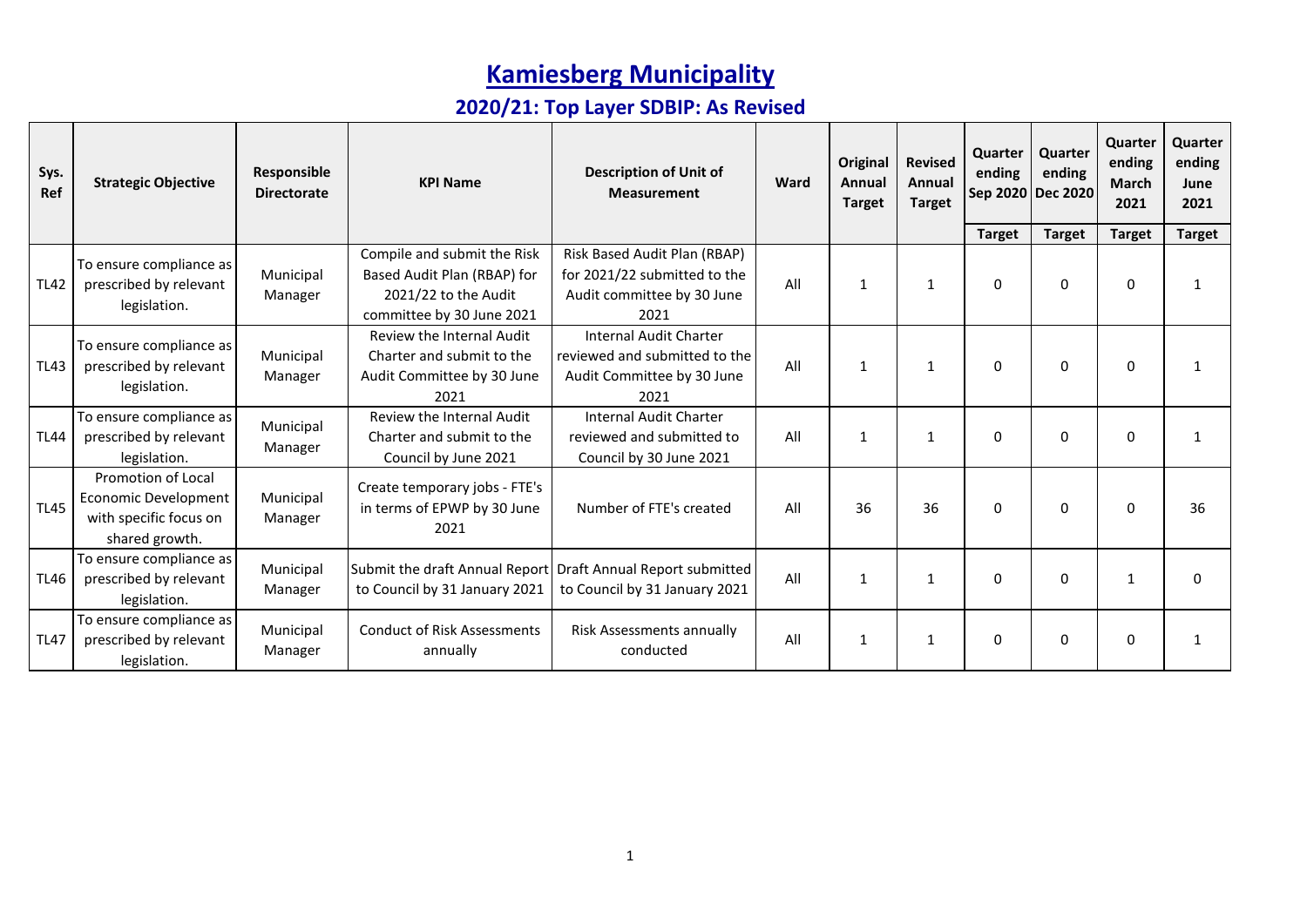| Sys.<br>Ref | <b>Strategic Objective</b>                                                                                                                                                                                                                                            | Responsible<br><b>Directorate</b> | <b>KPI Name</b>                                                                                                                                                                                 | <b>Description of Unit of</b><br><b>Measurement</b> | Ward           | <b>Original</b><br>Annual<br><b>Target</b> | <b>Revised</b><br>Annual<br><b>Target</b> | Quarter<br>ending | Quarter<br>ending<br>Sep 2020 Dec 2020 | Quarter<br>ending<br>March<br>2021 | Quarter<br>ending<br>June<br>2021 |
|-------------|-----------------------------------------------------------------------------------------------------------------------------------------------------------------------------------------------------------------------------------------------------------------------|-----------------------------------|-------------------------------------------------------------------------------------------------------------------------------------------------------------------------------------------------|-----------------------------------------------------|----------------|--------------------------------------------|-------------------------------------------|-------------------|----------------------------------------|------------------------------------|-----------------------------------|
|             |                                                                                                                                                                                                                                                                       |                                   |                                                                                                                                                                                                 |                                                     |                |                                            |                                           | <b>Target</b>     | <b>Target</b>                          | <b>Target</b>                      | <b>Target</b>                     |
| <b>TL48</b> | To ensure a municipality<br>that is committed to an<br>innovative approach,<br>prudent investment of<br>public funds, good<br>governance, financial<br>viability and optimal<br>institutional<br>transformation that<br>accommodates diversity<br>in service delivery | Municipal<br>Manager              | 90% of approved budget spent<br>by 30 April 2021 for the<br>Upgrading/Refurbishment of<br>Municipal offices in Garies<br>{(Actual expenditure divided by<br>the total approved budget) x<br>100 | % of approved budget spent                          | $\mathbf{1}$   | 90.00%                                     | 90.00%                                    | 0.00%             | 0.00%                                  | 0.00%                              | 90.00%                            |
| <b>TL49</b> | To provide and maintain<br>superior decentralized<br>consumer services<br>(Water, sanitation,<br>roads, storm water,<br>waste management and<br>electricity).                                                                                                         | Municipal<br>Manager              | 90% of approved budget spent<br>by 30 June 2021 for the<br><b>Upgrading of Garies Sewer line</b><br>&Pump station {(Actual<br>expenditure divided by the<br>total approved budget) x 100}       | % of approved budget spent                          | $\overline{2}$ | 90.00%                                     | 90.00%                                    | 0.00%             | 0.00%                                  | 0.00%                              | 90.00%                            |
| <b>TL50</b> | To provide and maintain<br>superior decentralized<br>consumer services<br>(Water, sanitation,<br>roads, storm water,<br>waste management and<br>electricity).                                                                                                         | Municipal<br>Manager              | 90% of approved budget spent<br>by 30 June 2021 for the<br>Klipfontein Evaporation Ponds<br>{(Actual expenditure divided by<br>the total approved budget) x<br>100                              | % of approved budget spent                          | $\overline{2}$ | 90.00%                                     | 90.00%                                    | 0.00%             | 0.00%                                  | 0.00%                              | 90.00%                            |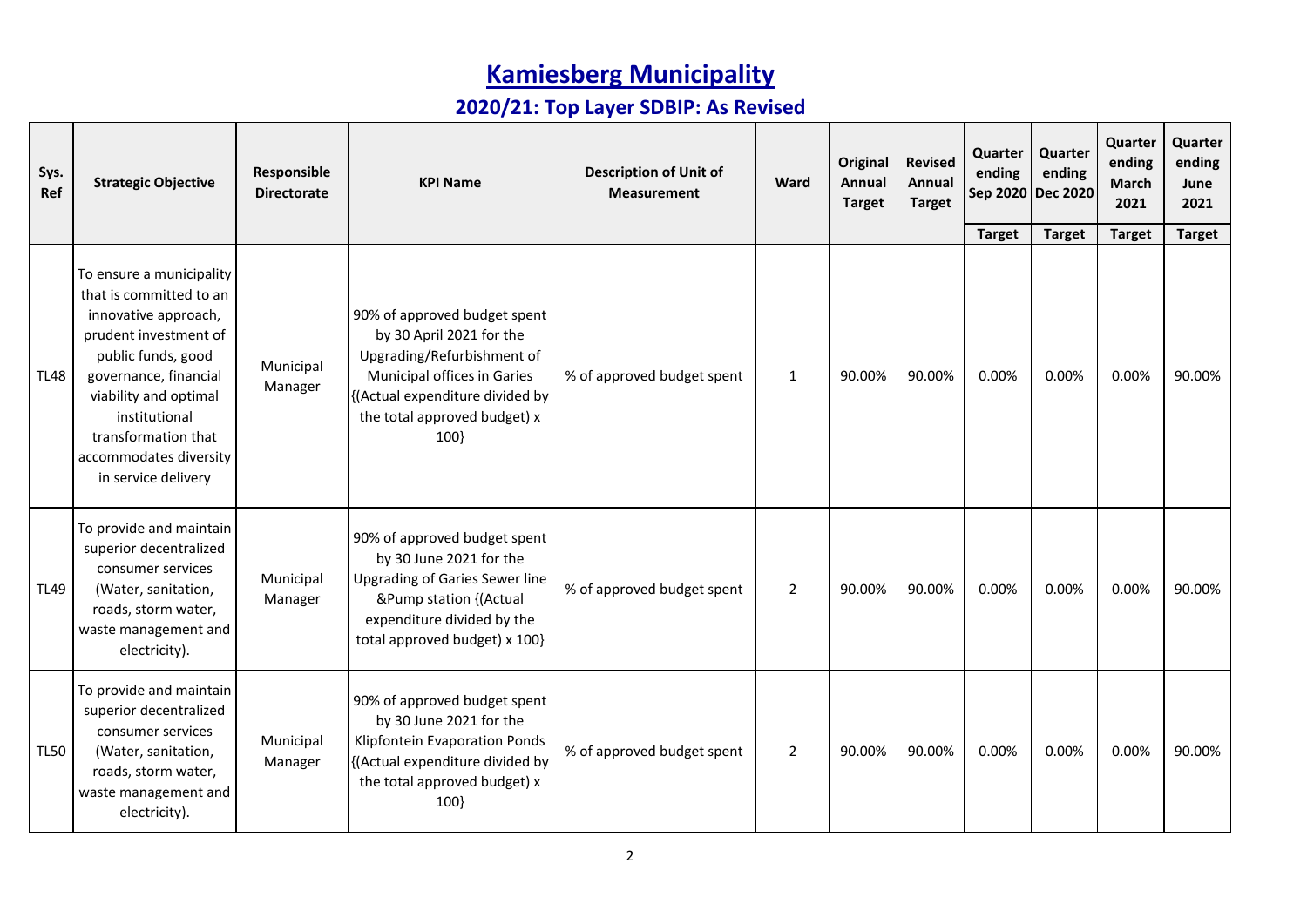| Sys.<br>Ref | <b>Strategic Objective</b>                                                                                                                                    | Responsible<br><b>Directorate</b> | <b>KPI Name</b>                                                                                                                                                           | <b>Description of Unit of</b><br><b>Measurement</b> | Ward         | Original<br>Annual<br><b>Target</b> | <b>Revised</b><br>Annual<br><b>Target</b> | Quarter<br>ending      | Quarter<br>ending<br>Sep 2020 Dec 2020 | Quarter<br>ending<br><b>March</b><br>2021 | Quarter<br>ending<br>June<br>2021 |
|-------------|---------------------------------------------------------------------------------------------------------------------------------------------------------------|-----------------------------------|---------------------------------------------------------------------------------------------------------------------------------------------------------------------------|-----------------------------------------------------|--------------|-------------------------------------|-------------------------------------------|------------------------|----------------------------------------|-------------------------------------------|-----------------------------------|
| <b>TL51</b> | To provide and maintain<br>superior decentralized<br>consumer services<br>(Water, sanitation,<br>roads, storm water,<br>waste management and<br>electricity). | Municipal<br>Manager              | 90% of approved budget spent<br>by 30 June 2021 for the<br><b>Tweerivier Water</b><br>Reticulation{(Actual<br>expenditure divided by the<br>total approved budget) x 100} | % of approved budget spent                          | $\mathbf{3}$ | 90.00%                              | 90.00%                                    | <b>Target</b><br>0.00% | <b>Target</b><br>0.00%                 | <b>Target</b><br>0.00%                    | <b>Target</b><br>90.00%           |
| <b>TL52</b> | To provide and maintain<br>superior decentralized<br>consumer services<br>(Water, sanitation,<br>roads, storm water,<br>waste management and<br>electricity). | Municipal<br>Manager              | 90% of approved budget spent<br>by 30 June 2021 for the Kheis<br><b>Evaporation Ponds{(Actual</b><br>expenditure divided by the<br>total approved budget) x 100}          | % of approved budget spent                          | 3            | 90.00%                              | 90.00%                                    | 0.00%                  | 0.00%                                  | 0.00%                                     | 90.00%                            |
| <b>TL53</b> | To provide and maintain<br>superior decentralized<br>consumer services<br>(Water, sanitation,<br>roads, storm water,<br>waste management and<br>electricity). | Municipal<br>Manager              | 90% of approved budget spent<br>by 31 December 2020 for the<br>Kamieskroon Borehole<br>Development{(Actual<br>expenditure divided by the<br>total approved budget) x 100} | % of approved budget spent                          | $\mathbf{1}$ | 90.00%                              | 90.00%                                    | 0.00%                  | 90.00%                                 | 0.00%                                     | 0.00%                             |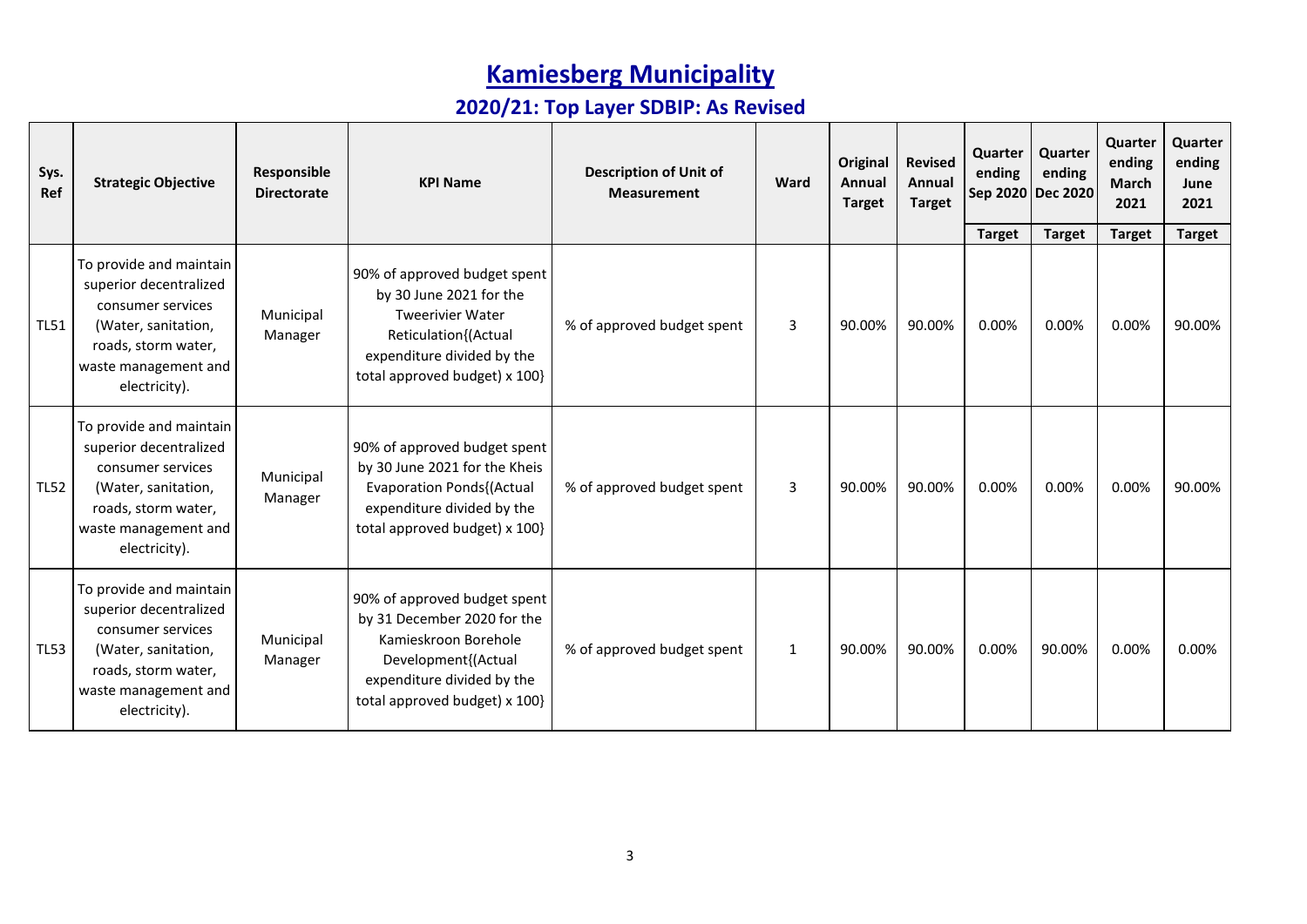| Sys.<br>Ref | <b>Strategic Objective</b>                                                                                                                                                                                                                                            | Responsible<br><b>Directorate</b> | <b>KPI Name</b>                                                                                                                                                                        | <b>Description of Unit of</b><br><b>Measurement</b>  | Ward         | Original<br>Annual<br><b>Target</b> | <b>Revised</b><br>Annual<br><b>Target</b> | Quarter<br>ending | Quarter<br>ending<br>Sep 2020 Dec 2020 | Quarter<br>ending<br>March<br>2021 | Quarter<br>ending<br>June<br>2021 |
|-------------|-----------------------------------------------------------------------------------------------------------------------------------------------------------------------------------------------------------------------------------------------------------------------|-----------------------------------|----------------------------------------------------------------------------------------------------------------------------------------------------------------------------------------|------------------------------------------------------|--------------|-------------------------------------|-------------------------------------------|-------------------|----------------------------------------|------------------------------------|-----------------------------------|
|             |                                                                                                                                                                                                                                                                       |                                   |                                                                                                                                                                                        |                                                      |              |                                     |                                           | <b>Target</b>     | <b>Target</b>                          | <b>Target</b>                      | <b>Target</b>                     |
| <b>TL54</b> | To provide and maintain<br>superior decentralized<br>consumer services<br>(Water, sanitation,<br>roads, storm water,<br>waste management and<br>electricity).                                                                                                         | Municipal<br>Manager              | 90% of approved budget spent<br>by 30 November 2020 for the<br>Kamieskroon Sewer<br><b>Reticulation Network{(Actual</b><br>expenditure divided by the<br>total approved budget) x 100} | % of approved budget spent                           | $\mathbf{1}$ | 90.00%                              | 90.00%                                    | 0.00%             | 90.00%                                 | 0.00%                              | 0.00%                             |
| <b>TL55</b> | To ensure a municipality<br>that is committed to an<br>innovative approach,<br>prudent investment of<br>public funds, good<br>governance, financial<br>viability and optimal<br>institutional<br>transformation that<br>accommodates diversity<br>in service delivery | Economic<br>Development           | Compile and submit the final<br>IDP to Council by 25 May 2021                                                                                                                          | IDP submitted final IDP to<br>Council by 25 May 2021 | All          | 1                                   | 1                                         | 0                 | 0                                      | $\Omega$                           |                                   |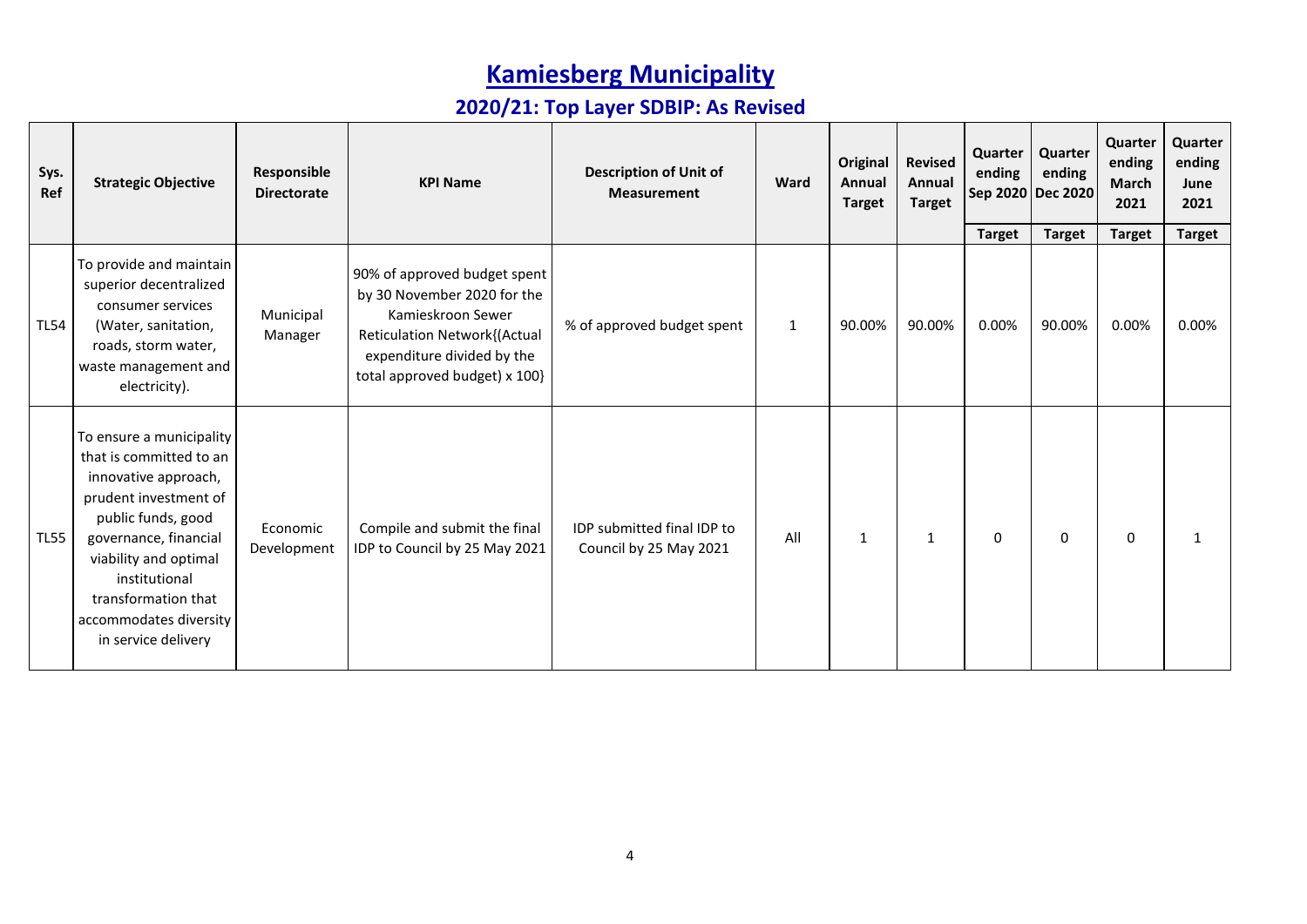| Sys.<br>Ref | <b>Strategic Objective</b>                                                                                                                                                                                                                                            | Responsible<br><b>Directorate</b> | <b>KPI Name</b>                                                                       | <b>Description of Unit of</b><br><b>Measurement</b>                  | Ward | Original<br>Annual<br><b>Target</b> | <b>Revised</b><br>Annual<br><b>Target</b> | Quarter<br>ending  | Quarter<br>ending<br>Sep 2020 Dec 2020 | Quarter<br>ending<br><b>March</b><br>2021 | Quarter<br>ending<br>June<br>2021 |
|-------------|-----------------------------------------------------------------------------------------------------------------------------------------------------------------------------------------------------------------------------------------------------------------------|-----------------------------------|---------------------------------------------------------------------------------------|----------------------------------------------------------------------|------|-------------------------------------|-------------------------------------------|--------------------|----------------------------------------|-------------------------------------------|-----------------------------------|
| <b>TL56</b> | To ensure a municipality<br>that is committed to an<br>innovative approach,<br>prudent investment of<br>public funds, good<br>governance, financial<br>viability and optimal<br>institutional<br>transformation that<br>accommodates diversity<br>in service delivery | Economic<br>Development           | Hold public participation<br>sessions for the reviewed IDP<br>and Budget              | Number of public participation<br>sessions held                      | All  | 32                                  | 32                                        | <b>Target</b><br>0 | <b>Target</b><br>16                    | <b>Target</b><br>$\mathbf{0}$             | <b>Target</b><br>16               |
| <b>TL57</b> | Promotion of Local<br>Economic Development<br>with specific focus on<br>shared growth.                                                                                                                                                                                | Economic<br>Development           | Facilitate the review of the LED<br>Strategy and submit to Council<br>by 30 June 2021 | LED Strategy reviewed and<br>submitted to Council by 30<br>June 2020 | All  | 1                                   |                                           | 0                  | $\Omega$                               | 0                                         |                                   |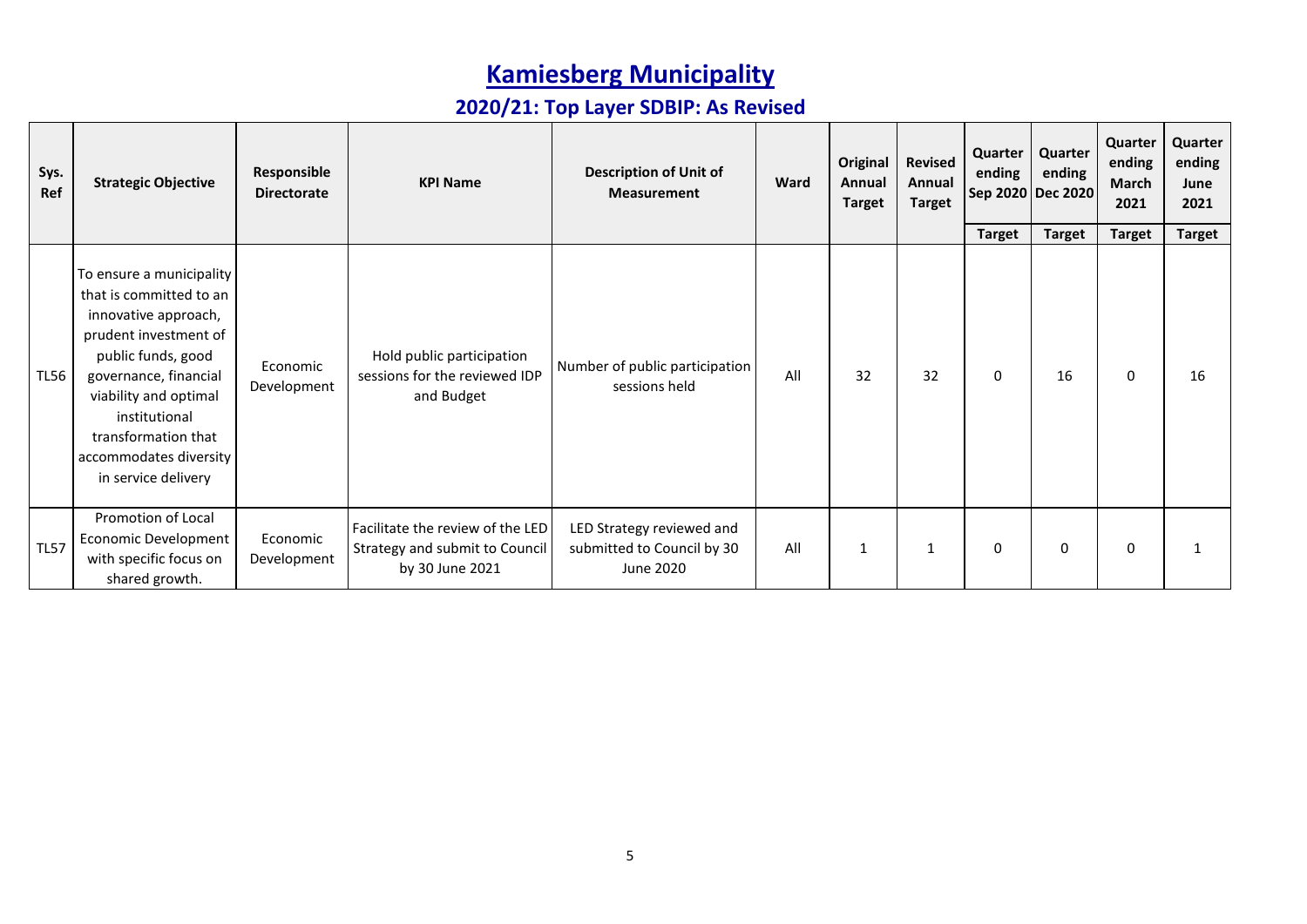| Sys.<br>Ref | <b>Strategic Objective</b>                                                                                                                                                                                                                                            | Responsible<br><b>Directorate</b> | <b>KPI Name</b>                                                                                                                                                                                                    | <b>Description of Unit of</b><br><b>Measurement</b>                                                                                 | Ward | <b>Original</b><br>Annual<br><b>Target</b> | <b>Revised</b><br>Annual<br><b>Target</b> | Quarter<br>ending | Quarter<br>ending<br>Sep 2020 Dec 2020 | Quarter<br>ending<br>March<br>2021 | Quarter<br>ending<br>June<br>2021 |
|-------------|-----------------------------------------------------------------------------------------------------------------------------------------------------------------------------------------------------------------------------------------------------------------------|-----------------------------------|--------------------------------------------------------------------------------------------------------------------------------------------------------------------------------------------------------------------|-------------------------------------------------------------------------------------------------------------------------------------|------|--------------------------------------------|-------------------------------------------|-------------------|----------------------------------------|------------------------------------|-----------------------------------|
|             |                                                                                                                                                                                                                                                                       |                                   |                                                                                                                                                                                                                    |                                                                                                                                     |      |                                            |                                           | <b>Target</b>     | <b>Target</b>                          | <b>Target</b>                      | <b>Target</b>                     |
| <b>TL58</b> | To ensure a municipality<br>that is committed to an<br>innovative approach,<br>prudent investment of<br>public funds, good<br>governance, financial<br>viability and optimal<br>institutional<br>transformation that<br>accommodates diversity<br>in service delivery | Corporate<br>Services             | The number of people from<br>employment equity target<br>groups employed (appointed)<br>in the three highest levels of<br>management in compliance<br>with the equity plan                                         | Number of people employed<br>(appointed)                                                                                            | All  | 1                                          | 1                                         | $\mathbf{1}$      | $\pmb{0}$                              | $\mathbf 0$                        | $\Omega$                          |
| <b>TL59</b> | To ensure a municipality<br>that is committed to an<br>innovative approach,<br>prudent investment of<br>public funds, good<br>governance, financial<br>viability and optimal<br>institutional<br>transformation that<br>accommodates diversity<br>in service delivery | Corporate<br>Services             | The percentage of the<br>municipality's personnel<br>budget actually spent on<br>implementing its workplace<br>skills plan by 30 June 2021<br>[(Actual amount spent on<br>training/total personnel<br>budget)x100] | % of the municipality's<br>personnel budget spent on<br>training (Actual amount spent<br>on training/total personnel<br>budget)x100 | All  | 0.30%                                      | 0.30%                                     | 0.00%             | 0.00%                                  | 0.00%                              | 0.30%                             |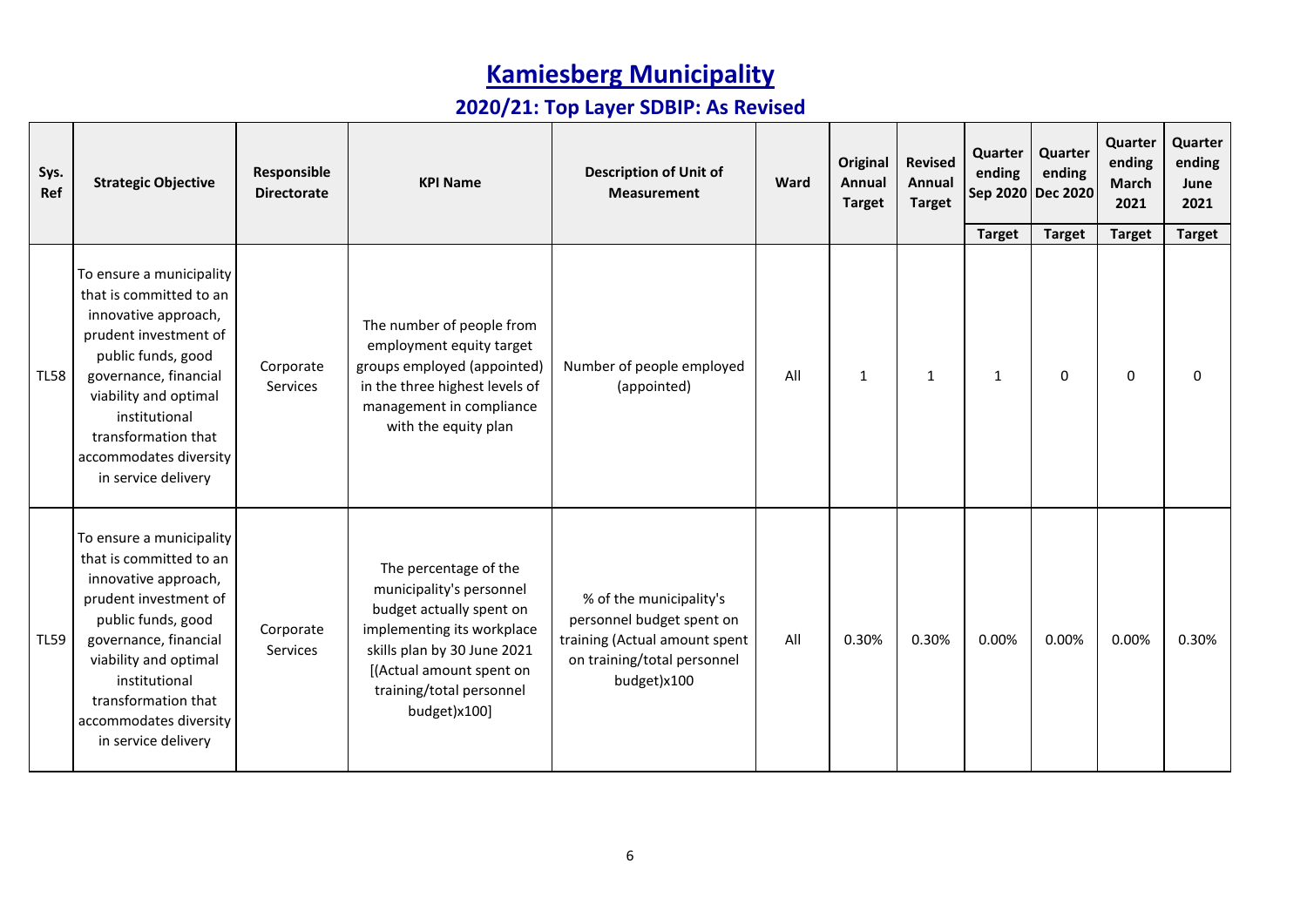| Sys.<br>Ref | <b>Strategic Objective</b>                                                                                                                                                                                                                                            | Responsible<br><b>Directorate</b> | <b>KPI Name</b>                                                                                                                                     | <b>Description of Unit of</b><br><b>Measurement</b>                                                   | Ward | Original<br>Annual<br><b>Target</b> | <b>Revised</b><br>Annual<br><b>Target</b> | Quarter<br>ending | Quarter<br>ending<br>Sep 2020 Dec 2020 | Quarter<br>ending<br>March<br>2021 | Quarter<br>ending<br>June<br>2021 |
|-------------|-----------------------------------------------------------------------------------------------------------------------------------------------------------------------------------------------------------------------------------------------------------------------|-----------------------------------|-----------------------------------------------------------------------------------------------------------------------------------------------------|-------------------------------------------------------------------------------------------------------|------|-------------------------------------|-------------------------------------------|-------------------|----------------------------------------|------------------------------------|-----------------------------------|
|             |                                                                                                                                                                                                                                                                       |                                   |                                                                                                                                                     |                                                                                                       |      |                                     |                                           | <b>Target</b>     | <b>Target</b>                          | <b>Target</b>                      | <b>Target</b>                     |
| <b>TL60</b> | To ensure a municipality<br>that is committed to an<br>innovative approach,<br>prudent investment of<br>public funds, good<br>governance, financial<br>viability and optimal<br>institutional<br>transformation that<br>accommodates diversity<br>in service delivery | Corporate<br>Services             | Limit the vacancy rate to less<br>that 10% of budgeted posts by<br>30 June 2021 ((Number of<br>posts filled/Total number of<br>budgeted posts)x100) | % vacancy rate of budgeted<br>posts (Number of posts<br>filled/Total number of<br>budgeted posts)x100 | All  | 10.00%                              | 10.00%                                    | 0.00%             | 10.00%                                 | 0.00%                              | 10.00%                            |
| <b>TL61</b> | To develop socially<br>integrated, safe and<br>healthy communities                                                                                                                                                                                                    | Corporate<br><b>Services</b>      | Spent 100% of the library grant<br>by 30 June 2021 ((Actual<br>expenditure divided by the<br>budgeted allocation)x100)                              | % of the library grant spent<br>((Actual expenditure divided by<br>the approved budget)x100)          | All  | 100.00%                             | 100.00%                                   | 0.00%             | 0.00%                                  | 0.00%                              | 100.00%                           |
|             | To create an enabling<br>environment for<br>economic growth in<br>TL62   Kamiesberg that attracts<br>investors, encourages<br>innovation and facilitate<br>pro-poor intervention                                                                                      | Corporate<br>Services             | Review and submit the spatial<br>development framework (SDF)<br>to Council by 30 June 2021                                                          | Reviewed Spatial Development<br>Framework submitted to<br>Council by 30 June 2021                     | All  | $\mathbf{1}$                        | $\mathbf{1}$                              | 0                 | $\mathbf{0}$                           | 0                                  |                                   |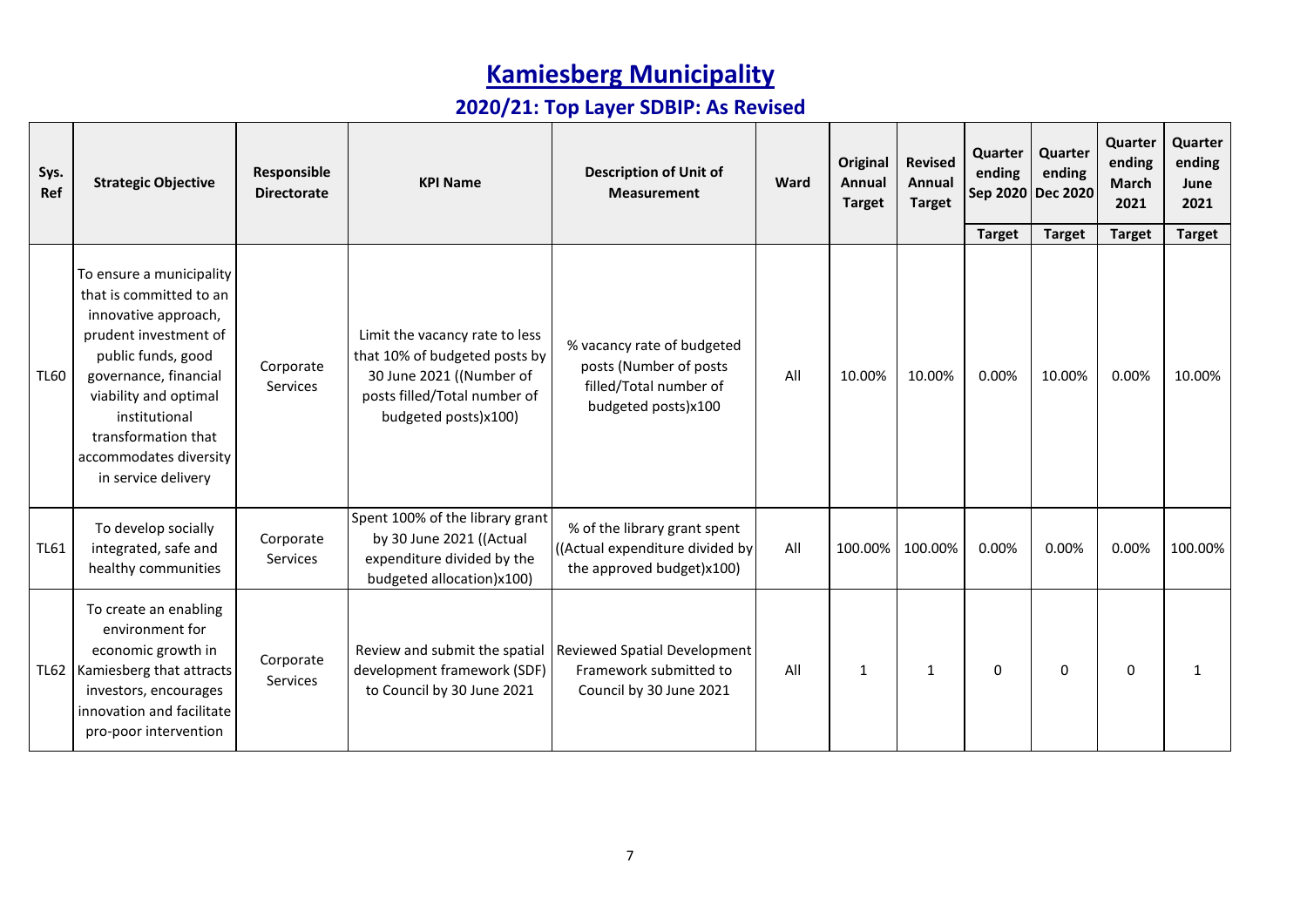| Sys.<br>Ref | <b>Strategic Objective</b>                                                                                                                                                                                                                                            | Responsible<br><b>Directorate</b> | <b>KPI Name</b>                                                                                                                                                                       | <b>Description of Unit of</b><br><b>Measurement</b>           | Ward | Original<br>Annual<br><b>Target</b> | <b>Revised</b><br>Annual<br><b>Target</b> | Quarter<br>ending | Quarter<br>ending<br>Sep 2020 Dec 2020 | Quarter<br>ending<br>March<br>2021 | Quarter<br>ending<br>June<br>2021 |
|-------------|-----------------------------------------------------------------------------------------------------------------------------------------------------------------------------------------------------------------------------------------------------------------------|-----------------------------------|---------------------------------------------------------------------------------------------------------------------------------------------------------------------------------------|---------------------------------------------------------------|------|-------------------------------------|-------------------------------------------|-------------------|----------------------------------------|------------------------------------|-----------------------------------|
|             |                                                                                                                                                                                                                                                                       |                                   |                                                                                                                                                                                       |                                                               |      |                                     |                                           | <b>Target</b>     | <b>Target</b>                          | <b>Target</b>                      | <b>Target</b>                     |
| <b>TL63</b> | To ensure a municipality<br>that is committed to an<br>innovative approach,<br>prudent investment of<br>public funds, good<br>governance, financial<br>viability and optimal<br>institutional<br>transformation that<br>accommodates diversity<br>in service delivery | Corporate<br>Services             | Review organogram and<br>submit to Council by 31 May<br>2021                                                                                                                          | Reviewed organogram<br>submitted to Council by 31<br>May 2021 | All  | $\mathbf{1}$                        | $\mathbf{1}$                              | 0                 | 0                                      | $\Omega$                           | $\mathbf{1}$                      |
| <b>TL64</b> | To develop socially<br>integrated, safe and<br>healthy communities                                                                                                                                                                                                    | Technical<br>Services             | 95% of water samples comply<br>with SANS241 micro biological<br>indicators {(Number of water<br>samples that comply with<br>SANS21 indicators/Number of<br>water samples tested)x100} | % of water samples compliant                                  | All  | 95.00%                              | 95.00%                                    | 95.00%            | 95.00%                                 | 95.00%                             | 95.00%                            |
| <b>TL65</b> | To provide and maintain<br>superior decentralized<br>consumer services<br>(Water, sanitation,<br>roads, storm water,<br>waste management and<br>electricity).                                                                                                         | Technical<br>Services             | 90% of the Trade Services<br>maintenance budget spent by<br>30 June 2021 {(Actual<br>expenditure on maintenance<br>divided by the total approved<br>maintenance budget)x100}          | % of the maintenance budget<br>spent by 30 June 2021          | All  | 90.00%                              | 90.00%                                    | 0.00%             | 0.00%                                  | 0.00%                              | 90.00%                            |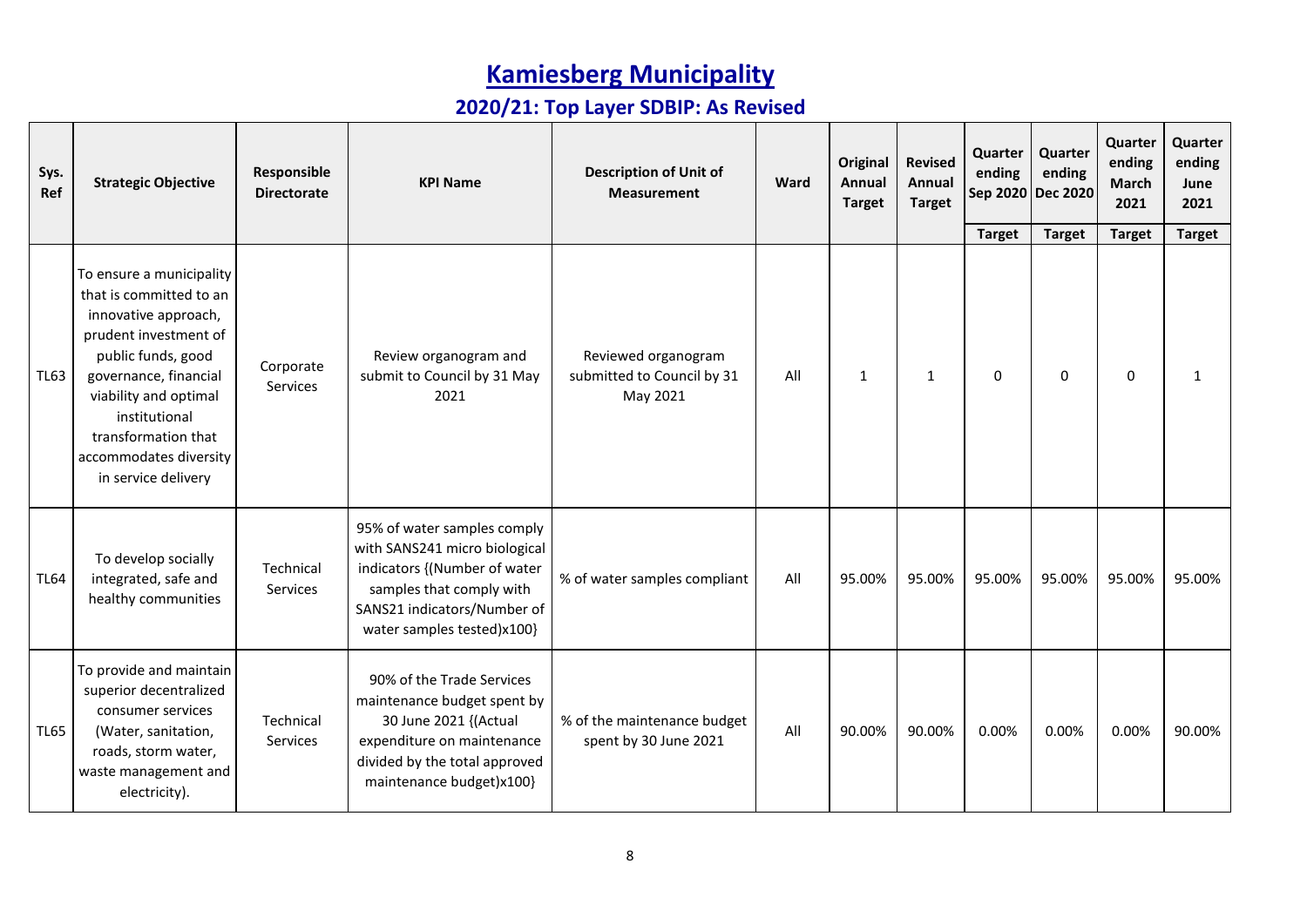| Sys.<br>Ref | <b>Strategic Objective</b>                                                                                                                                    | Responsible<br><b>Directorate</b> | <b>KPI Name</b>                                                                                                                                                                                                                                                                           | <b>Description of Unit of</b><br><b>Measurement</b>               | Ward | Original<br>Annual<br><b>Target</b> | <b>Revised</b><br>Annual<br><b>Target</b> | Quarter<br>ending      | Quarter<br>ending<br>Sep 2020 Dec 2020 | Quarter<br>ending<br><b>March</b><br>2021 | Quarter<br>ending<br>June<br>2021 |
|-------------|---------------------------------------------------------------------------------------------------------------------------------------------------------------|-----------------------------------|-------------------------------------------------------------------------------------------------------------------------------------------------------------------------------------------------------------------------------------------------------------------------------------------|-------------------------------------------------------------------|------|-------------------------------------|-------------------------------------------|------------------------|----------------------------------------|-------------------------------------------|-----------------------------------|
| <b>TL66</b> | To provide and maintain<br>superior decentralized<br>consumer services<br>(Water, sanitation,<br>roads, storm water,<br>waste management and<br>electricity). | Financial<br>services             | Limit unaccounted electricity<br>to less than 12% by 30 June<br>2021 {(Number of Electricity<br>Units Purchased and/or<br>Generated - Number of<br>Electricity Units Sold (incl Free<br>basic electricity)) / Number of<br><b>Electricity Units Purchased</b><br>and/or Generated) x 100} | % of unaccounted electricity by<br>30 June 2021                   | All  | 12.00%                              | 12.00%                                    | <b>Target</b><br>0.00% | <b>Target</b><br>0.00%                 | <b>Target</b><br>0.00%                    | <b>Target</b><br>12.00%           |
| <b>TL67</b> | To provide and maintain<br>superior decentralized<br>consumer services<br>(Water, sanitation,<br>roads, storm water,<br>waste management and<br>electricity). | Financial<br>services             | Limit unaccounted water to<br>less than 12% by 30 June 2021<br>{(Number of Kilolitres Water<br>Purchased or Purified - Number<br>of Kilolitres Water Sold (incl<br>free basic water) / Number of<br>Kilolitres Water Purchased or<br>Purified) x100}                                      | % of water unaccounted by 30<br>June 2021                         | All  | 12.00%                              | 12.00%                                    | 0.00%                  | 0.00%                                  | 0.00%                                     | 12.00%                            |
| <b>TL68</b> | To provide and maintain<br>superior decentralized<br>consumer services<br>(Water, sanitation,<br>roads, storm water,<br>waste management and<br>electricity). | Financial<br>services             | Number of formal residential<br>properties that receive piped<br>water (credit) that is connected<br>to the municipal water<br>infrastructure network and<br>billed for the service as at 30<br>June 2021                                                                                 | Number of residential<br>properties which are billed for<br>water | All  | 2 700                               | 2 700                                     | 2 700                  | 2 700                                  | 2 700                                     | 2 700                             |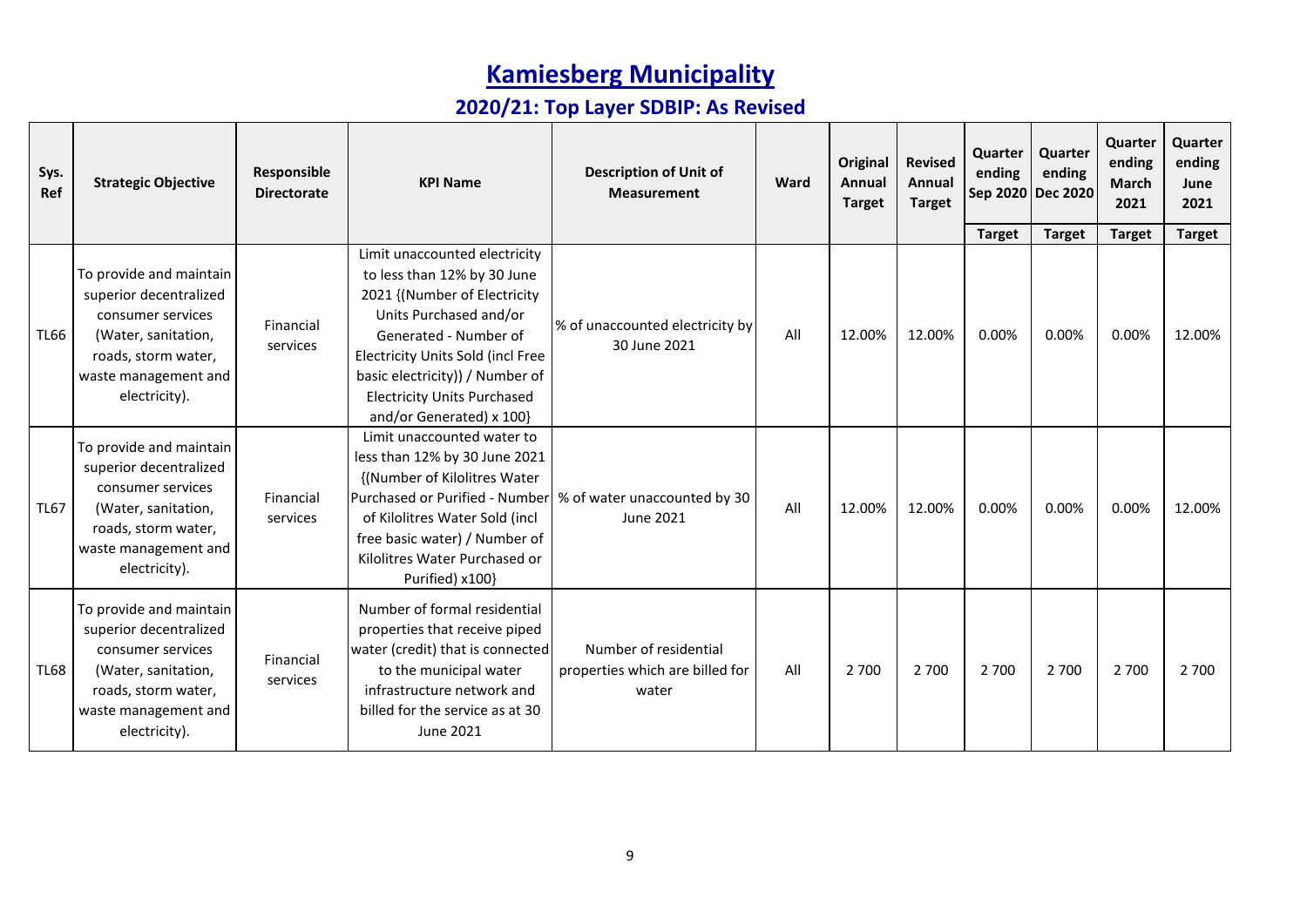| Sys.<br>Ref | <b>Strategic Objective</b>                                                                                                                                    | Responsible<br><b>Directorate</b> | <b>KPI Name</b>                                                                                                                                                                                                                         | <b>Description of Unit of</b><br><b>Measurement</b>                                                                                              | Ward | <b>Original</b><br>Annual<br><b>Target</b> | <b>Revised</b><br>Annual<br><b>Target</b> | Quarter<br>ending<br>Sep 2020 | Quarter<br>ending<br><b>Dec 2020</b> | Quarter<br>ending<br><b>March</b><br>2021 | Quarter<br>ending<br>June<br>2021 |
|-------------|---------------------------------------------------------------------------------------------------------------------------------------------------------------|-----------------------------------|-----------------------------------------------------------------------------------------------------------------------------------------------------------------------------------------------------------------------------------------|--------------------------------------------------------------------------------------------------------------------------------------------------|------|--------------------------------------------|-------------------------------------------|-------------------------------|--------------------------------------|-------------------------------------------|-----------------------------------|
|             |                                                                                                                                                               |                                   | Number of formal residential                                                                                                                                                                                                            |                                                                                                                                                  |      |                                            |                                           | <b>Target</b>                 | <b>Target</b>                        | <b>Target</b>                             | <b>Target</b>                     |
| <b>TL69</b> | To provide and maintain<br>superior decentralized<br>consumer services<br>(Water, sanitation,<br>roads, storm water,<br>waste management and<br>electricity). | Financial<br>services             | properties connected to the<br>municipal waste water<br>sanitation/sewerage network<br>for sewerage service,<br>irrespective of the number of<br>water closets (toilets) and<br>billed for the service as at 30<br>June 2021            | Number of residential<br>properties which are billed for<br>sewerage                                                                             | All  | 600                                        | 600                                       | 600                           | 600                                  | 600                                       | 600                               |
| <b>TL70</b> | To provide and maintain<br>superior decentralized<br>consumer services<br>(Water, sanitation,<br>roads, storm water,<br>waste management and<br>electricity). | Financial<br>services             | Number of formal residential<br>properties connected to the<br>municipal electrical<br>infrastructure network (credit<br>and prepaid electrical<br>metering)(Excluding Eskom<br>areas) and billed for the service<br>as at 30 June 2021 | Number of residential<br>properties which are billed for<br>electricity or have pre paid<br>meters (Excluding Eskom areas)<br>as at 30 June 2020 | All  | 2 4 0 0                                    | 2 4 0 0                                   | 2 4 0 0                       | 2 4 0 0                              | 2 4 0 0                                   | 2 4 0 0                           |
| <b>TL71</b> | To provide and maintain<br>superior decentralized<br>consumer services<br>(Water, sanitation,<br>roads, storm water,<br>waste management and<br>electricity). | Financial<br>services             | Number of formal residential<br>properties for which refuse is<br>removed once per week and<br>billed for the service as at 30<br><b>June 2021</b>                                                                                      | Number of residential<br>properties which are billed for<br>refuse removal                                                                       | All  | 2 5 0 0                                    | 2 5 0 0                                   | 2 500                         | 2 5 0 0                              | 2 5 0 0                                   | 2 5 0 0                           |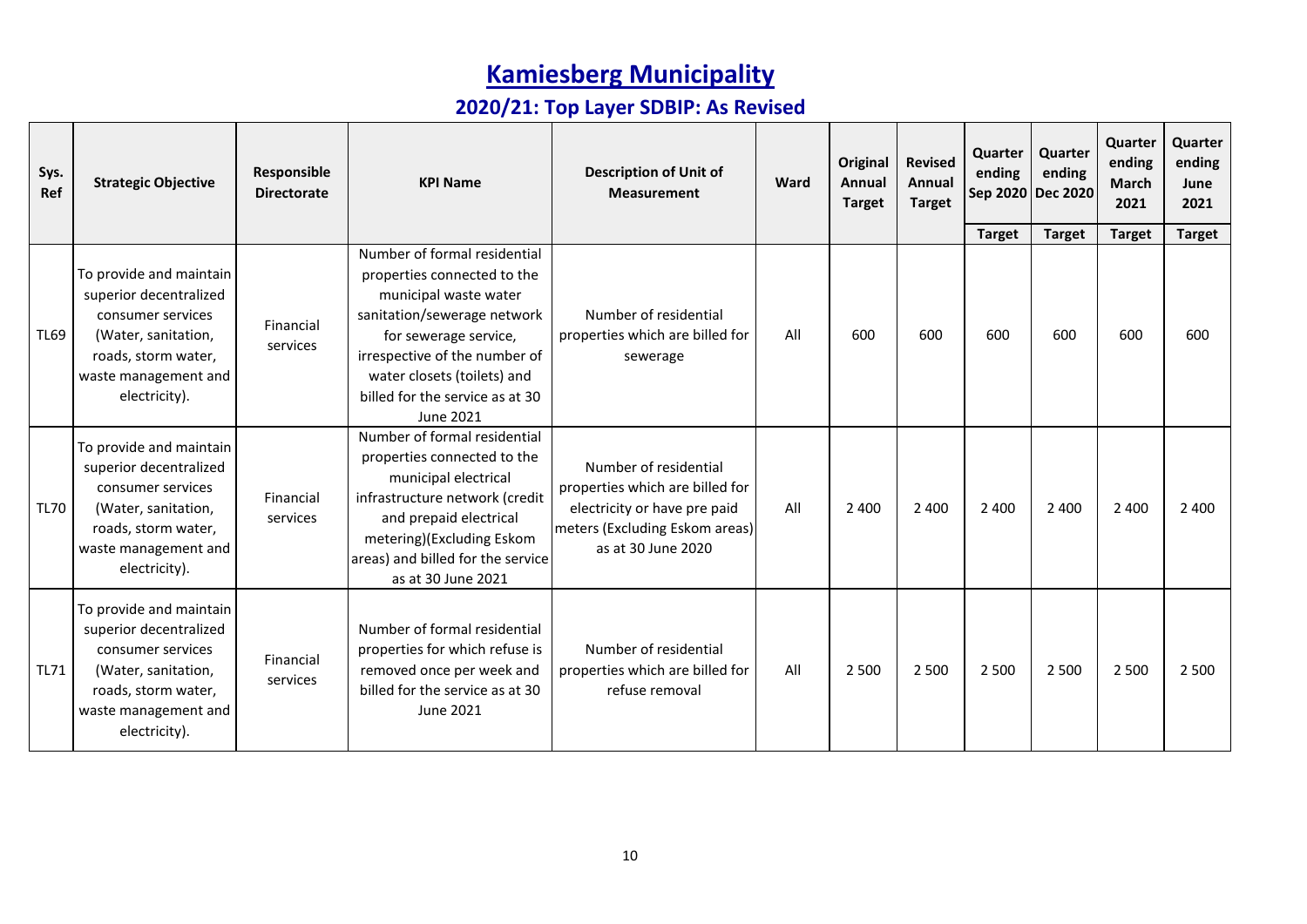| Sys.<br>Ref | <b>Strategic Objective</b>                                                                                                                                    | Responsible<br><b>Directorate</b> | <b>KPI Name</b>                                                                | <b>Description of Unit of</b><br><b>Measurement</b>                          | Ward | <b>Original</b><br>Annual<br><b>Target</b> | <b>Revised</b><br><b>Annual</b><br><b>Target</b> | Quarter<br>ending        | Quarter<br>ending<br>Sep 2020 Dec 2020 | Quarter<br>ending<br><b>March</b><br>2021 | Quarter<br>ending<br>June<br>2021 |
|-------------|---------------------------------------------------------------------------------------------------------------------------------------------------------------|-----------------------------------|--------------------------------------------------------------------------------|------------------------------------------------------------------------------|------|--------------------------------------------|--------------------------------------------------|--------------------------|----------------------------------------|-------------------------------------------|-----------------------------------|
| <b>TL72</b> | To provide and maintain<br>superior decentralized<br>consumer services<br>(Water, sanitation,<br>roads, storm water,<br>waste management and<br>electricity). | Financial<br>services             | Provide free basic water to<br>indigent households as at 30<br>June 2021       | Number of indigent<br>households receiving free basic<br>water               | All  | 1 1 0 0                                    | 1 1 0 0                                          | <b>Target</b><br>1 1 0 0 | <b>Target</b><br>1 1 0 0               | <b>Target</b><br>1 1 0 0                  | <b>Target</b><br>1 1 0 0          |
| <b>TL73</b> | To provide and maintain<br>superior decentralized<br>consumer services<br>(Water, sanitation,<br>roads, storm water,<br>waste management and<br>electricity). | Financial<br>services             | Provide free basic sanitation to<br>indigent households as at 30<br>June 2021  | Number of indigent<br>households receiving free basic<br>sanitation services | All  | 201                                        | 201                                              | 201                      | 201                                    | 201                                       | 201                               |
| <b>TL74</b> | To provide and maintain<br>superior decentralized<br>consumer services<br>(Water, sanitation,<br>roads, storm water,<br>waste management and<br>electricity). | Financial<br>services             | Provide free basic electricity to<br>indigent households as at 30<br>June 2021 | Number of indigent<br>households receiving free basic<br>electricity         | All  | 1 1 0 0                                    | 1 1 0 0                                          | 1 1 0 0                  | 1 1 0 0                                | 1 1 0 0                                   | 1 1 0 0                           |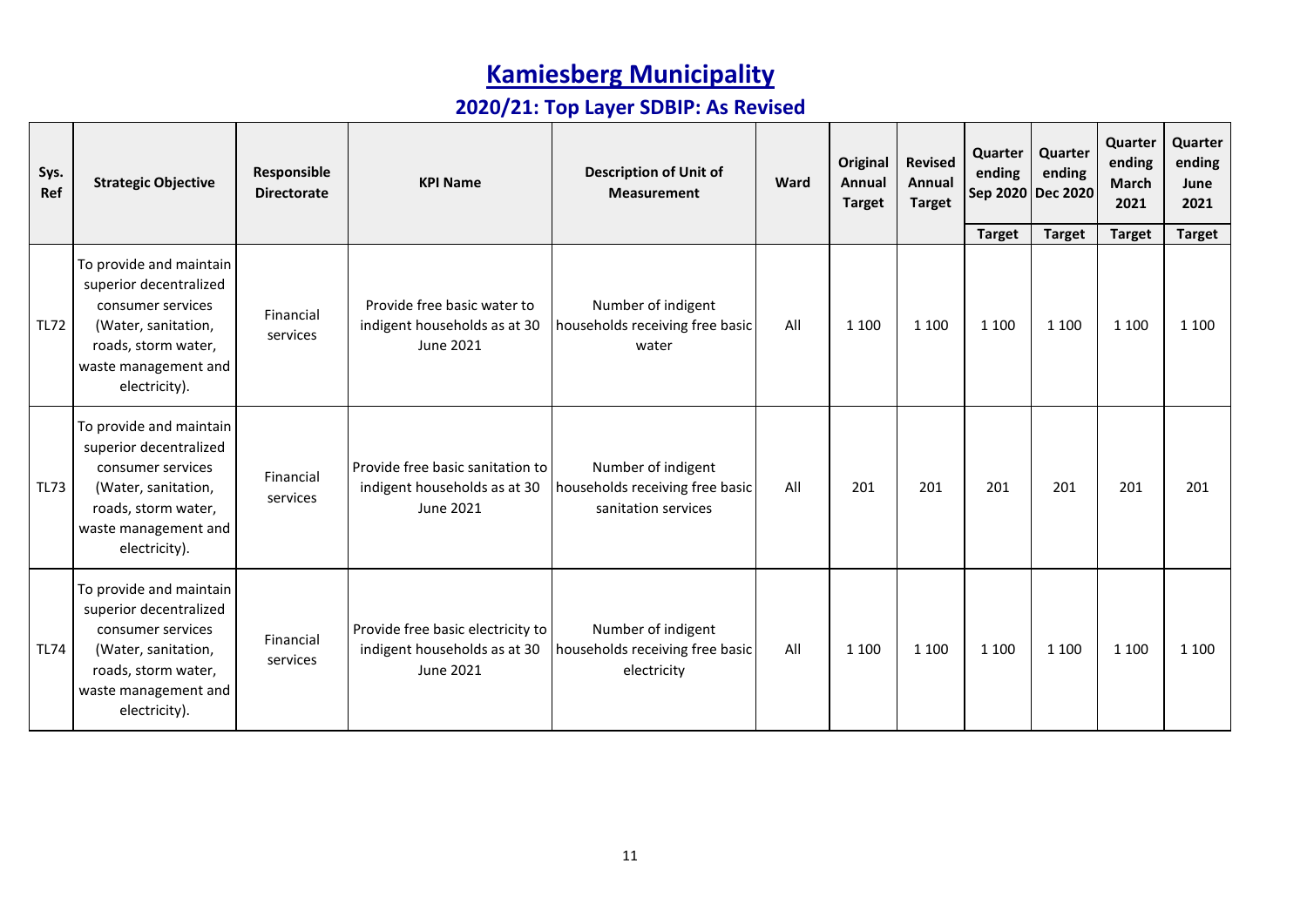| Sys.<br>Ref | <b>Strategic Objective</b>                                                                                                                                                                                                                                            | Responsible<br><b>Directorate</b> | <b>KPI Name</b>                                                                                                                                                                                                                                                               | <b>Description of Unit of</b><br><b>Measurement</b>                              | Ward | Original<br>Annual<br><b>Target</b> | <b>Revised</b><br>Annual<br><b>Target</b> | Quarter<br>ending<br>Sep 2020<br><b>Target</b> | Quarter<br>ending<br><b>Dec 2020</b><br><b>Target</b> | Quarter<br>ending<br><b>March</b><br>2021<br><b>Target</b> | Quarter<br>ending<br>June<br>2021<br><b>Target</b> |
|-------------|-----------------------------------------------------------------------------------------------------------------------------------------------------------------------------------------------------------------------------------------------------------------------|-----------------------------------|-------------------------------------------------------------------------------------------------------------------------------------------------------------------------------------------------------------------------------------------------------------------------------|----------------------------------------------------------------------------------|------|-------------------------------------|-------------------------------------------|------------------------------------------------|-------------------------------------------------------|------------------------------------------------------------|----------------------------------------------------|
| <b>TL75</b> | To provide and maintain<br>superior decentralized<br>consumer services<br>(Water, sanitation,<br>roads, storm water,<br>waste management and<br>electricity).                                                                                                         | Financial<br>services             | Provide free basic refuse<br>removal to indigent<br>households as at 30 June 2021                                                                                                                                                                                             | Number of indigent<br>households receiving free basic<br>refuse removal services | All  | 1 1 0 0                             | 1 1 0 0                                   | 1 1 0 0                                        | 1 1 0 0                                               | 1 1 0 0                                                    | 1 1 0 0                                            |
| <b>TL76</b> | Reduction of<br>infrastructure backlogs<br>i.e. human settlement,<br>water, roads, electricity<br>etc.                                                                                                                                                                | Financial<br>services             | The percentage of the<br>municipal capital budget<br>actually spent on capital<br>projects by 30 June 2021<br>[(Amount actually spent on<br>capital projects/ Amount<br>budgeted for capital<br>projects)x100]                                                                | % of capital budget spent on<br>capital projects by 30 June<br>2021              | All  | 90.00%                              | 90.00%                                    | 0.00%                                          | 0.00%                                                 | 0.00%                                                      | 90.00%                                             |
| <b>TL77</b> | To ensure a municipality<br>that is committed to an<br>innovative approach,<br>prudent investment of<br>public funds, good<br>governance, financial<br>viability and optimal<br>institutional<br>transformation that<br>accommodates diversity<br>in service delivery | Financial<br>services             | Financial viability measured in<br>terms of the municipality's<br>ability to meet it's service debt<br>obligations as at 30 June 2021<br>[(Short Term Borrowing + Bank<br>Overdraft + Short Term Lease +<br>Long Term Borrowing + Long<br>Term Lease) / Total Operating<br>Re | % of debt coverage as at 30<br>June 2021                                         | All  | 45.00%                              | 45.00%                                    | 0.00%                                          | 0.00%                                                 | 0.00%                                                      | 45.00%                                             |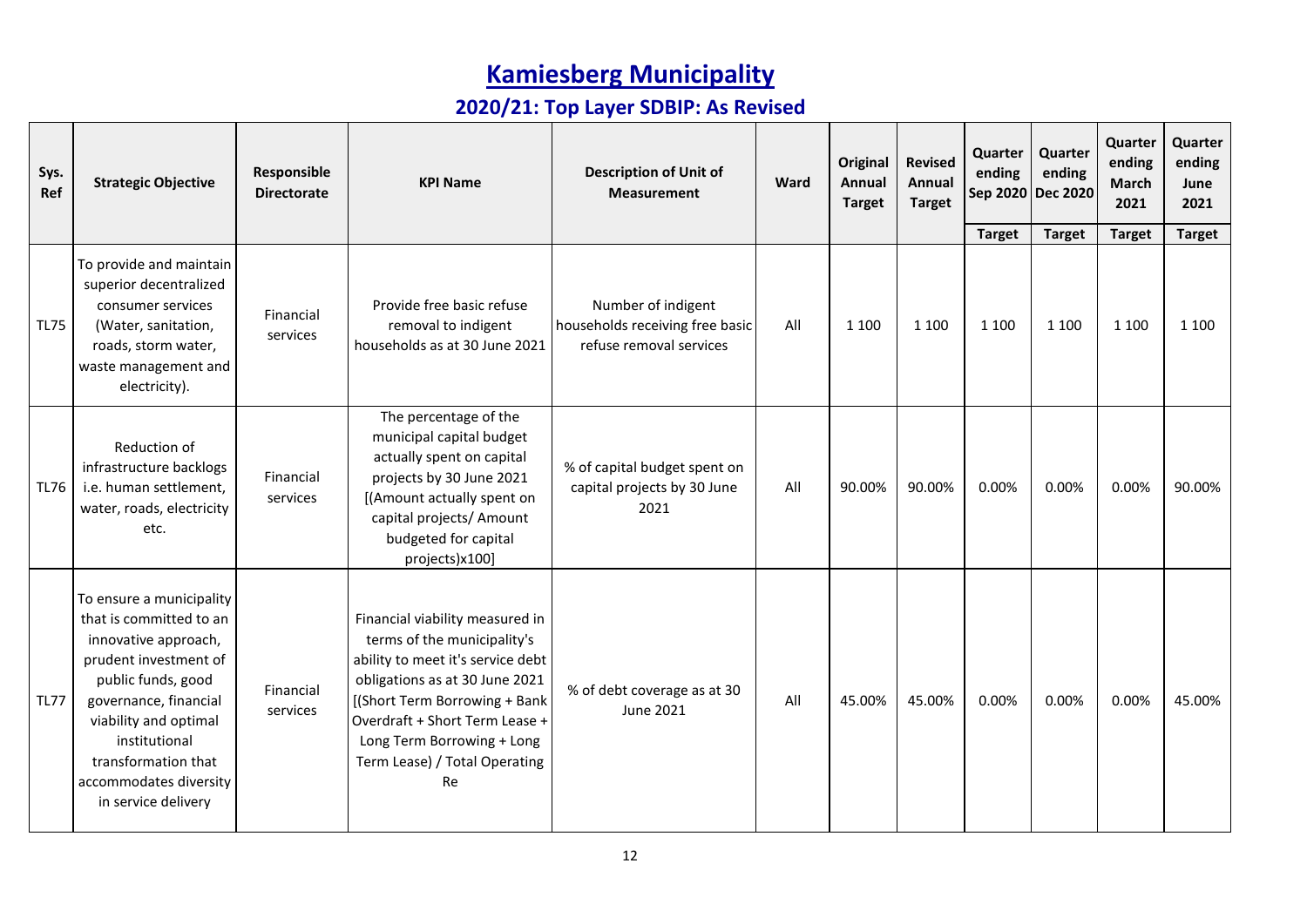| Sys.<br>Ref | <b>Strategic Objective</b>                                                                                                                                                                                                                                            | Responsible<br><b>Directorate</b> | <b>KPI Name</b>                                                                                                                                                                                                                                                                                        | <b>Description of Unit of</b><br><b>Measurement</b>                                                          | Ward | <b>Original</b><br>Annual<br><b>Target</b> | <b>Revised</b><br>Annual<br><b>Target</b> | Quarter<br>ending<br>Sep 2020 | Quarter<br>ending<br><b>Dec 2020</b> | Quarter<br>ending<br><b>March</b><br>2021 | Quarter<br>ending<br>June<br>2021 |
|-------------|-----------------------------------------------------------------------------------------------------------------------------------------------------------------------------------------------------------------------------------------------------------------------|-----------------------------------|--------------------------------------------------------------------------------------------------------------------------------------------------------------------------------------------------------------------------------------------------------------------------------------------------------|--------------------------------------------------------------------------------------------------------------|------|--------------------------------------------|-------------------------------------------|-------------------------------|--------------------------------------|-------------------------------------------|-----------------------------------|
|             |                                                                                                                                                                                                                                                                       |                                   |                                                                                                                                                                                                                                                                                                        |                                                                                                              |      |                                            |                                           | <b>Target</b>                 | <b>Target</b>                        | <b>Target</b>                             | <b>Target</b>                     |
| <b>TL78</b> | To ensure a municipality<br>that is committed to an<br>innovative approach,<br>prudent investment of<br>public funds, good<br>governance, financial<br>viability and optimal<br>institutional<br>transformation that<br>accommodates diversity<br>in service delivery | Financial<br>services             | Financial viability measured in<br>terms of the outstanding<br>service debtors as at 30 June<br>2021 ((Total outstanding<br>service debtors/ revenue<br>received for services) X100)                                                                                                                   | % of outstanding service<br>debtors to Revenue as at 30<br>June 2021                                         | All  | 10.00%                                     | 10.00%                                    | 0.00%                         | 0.00%                                | 0.00%                                     | 10.00%                            |
| <b>TL79</b> | To ensure a municipality<br>that is committed to an<br>innovative approach,<br>prudent investment of<br>public funds, good<br>governance, financial<br>viability and optimal<br>institutional<br>transformation that<br>accommodates diversity<br>in service delivery | Financial<br>services             | Financial viability measured in<br>terms of the available cash to<br>cover fixed operating<br>expenditure as at 30 June<br>2021(Cash and Cash<br><b>Equivalents Unspent</b><br><b>Conditional Grants - Overdraft)</b><br>+ Short Term Investment) /<br>Monthly FixedOperational<br>Expenditure excludi | Number of months it takes to<br>cover fix operating expenditure<br>with available cash as at 30<br>June 2021 | All  | 1                                          | 1                                         | 0                             | 0                                    | $\mathbf 0$                               | $\mathbf{1}$                      |
| <b>TL80</b> | To ensure compliance as<br>prescribed by relevant<br>legislation.                                                                                                                                                                                                     | Financial<br>services             | Submit the annual financial<br>statements for 2019/20 to<br>AGSA by 31 August 2020                                                                                                                                                                                                                     | Annual financial statements for<br>2019/20 submitted by 31<br>August 2020                                    | All  | 1                                          | 1                                         | $\mathbf{1}$                  | 0                                    | $\Omega$                                  | $\Omega$                          |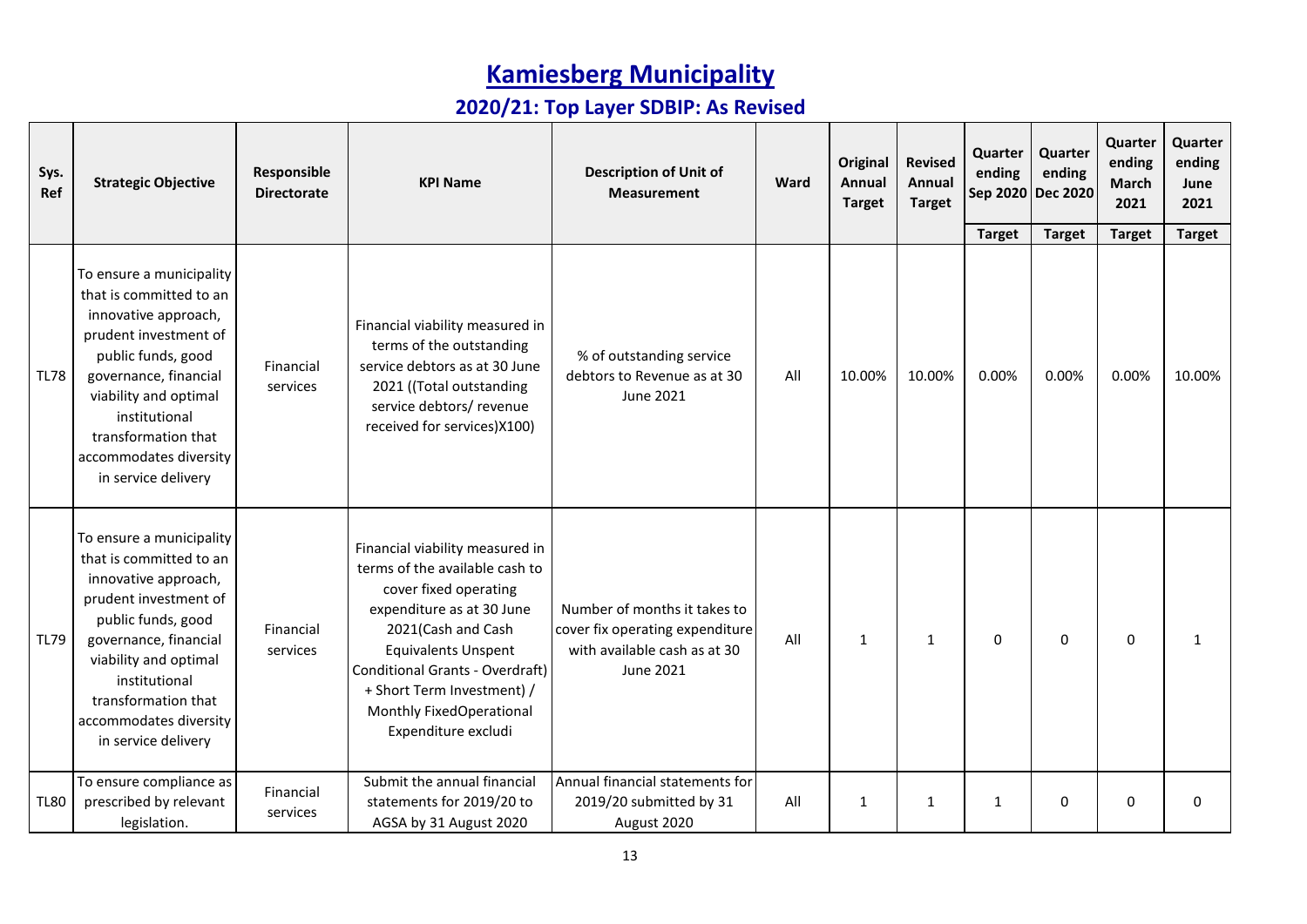| Sys.<br>Ref | <b>Strategic Objective</b>                                        | Responsible<br><b>Directorate</b> | <b>KPI Name</b>                                                                                                                             | <b>Description of Unit of</b><br><b>Measurement</b>                              | Ward | <b>Original</b><br>Annual<br><b>Target</b> | <b>Revised</b><br>Annual<br><b>Target</b> | Quarter<br>ending<br>Sep 2020 | Quarter<br>ending<br><b>Dec 2020</b> | Quarter<br>ending<br><b>March</b><br>2021 | Quarter<br>ending<br>June<br>2021 |
|-------------|-------------------------------------------------------------------|-----------------------------------|---------------------------------------------------------------------------------------------------------------------------------------------|----------------------------------------------------------------------------------|------|--------------------------------------------|-------------------------------------------|-------------------------------|--------------------------------------|-------------------------------------------|-----------------------------------|
|             |                                                                   |                                   |                                                                                                                                             |                                                                                  |      |                                            |                                           | <b>Target</b>                 | <b>Target</b>                        | <b>Target</b>                             | <b>Target</b>                     |
| <b>TL81</b> | To ensure compliance as<br>prescribed by relevant<br>legislation. | Financial<br>services             | Compile a plan to address audit<br>findings of the 2019/20 audit<br>report and submit to MM by<br>31 January 2021                           | Plan compiled and submitted<br>to the MM by 31 January 2021                      | All  | 1                                          | 1                                         | 0                             | 0                                    | $\mathbf{1}$                              | $\Omega$                          |
| <b>TL82</b> | To ensure compliance as<br>prescribed by relevant<br>legislation. | Financial<br>services             | Submit the draft main budget<br>for 2021/22 to Council for<br>consideration by 31 March<br>2021                                             | Draft main budget for 2021/22<br>submitted to Council by 31<br><b>March 2021</b> | All  | 1                                          | 1                                         | 0                             | 0                                    | $\mathbf{1}$                              | $\Omega$                          |
| <b>TL83</b> | To ensure compliance as<br>prescribed by relevant<br>legislation. | Financial<br>services             | Submit the final main budget<br>for 2021/22 to Council for<br>consideration by 31 May 2021                                                  | Final main budget for 2021/22<br>submitted to Council by 31<br>May 2021          | All  | 1                                          | 1                                         | $\mathbf 0$                   | 0                                    | $\Omega$                                  | 1                                 |
| <b>TL84</b> | To ensure compliance as<br>prescribed by relevant<br>legislation. | Financial<br>services             | Submit the adjustment budget<br>for 2020/21 to Council for<br>consideration by 28 February<br>2021                                          | Adjustment budget for<br>2020/21 submitted to Council<br>by 28 February 2021     | All  | $\mathbf{1}$                               | 1                                         | $\mathbf{0}$                  | $\Omega$                             | $\mathbf{1}$                              | $\Omega$                          |
| <b>TL85</b> | To ensure compliance as<br>prescribed by relevant<br>legislation. | Financial<br>services             | Prepare the mid year budget<br>and performance report in<br>terms of sec72 of the MFMA<br>and submit to the Mayor by<br>the 25 January 2021 | Report submitted to the Mayor<br>by 25 January 2021                              | All  | $\mathbf{1}$                               | 1                                         | 0                             | 0                                    | 1                                         | n                                 |